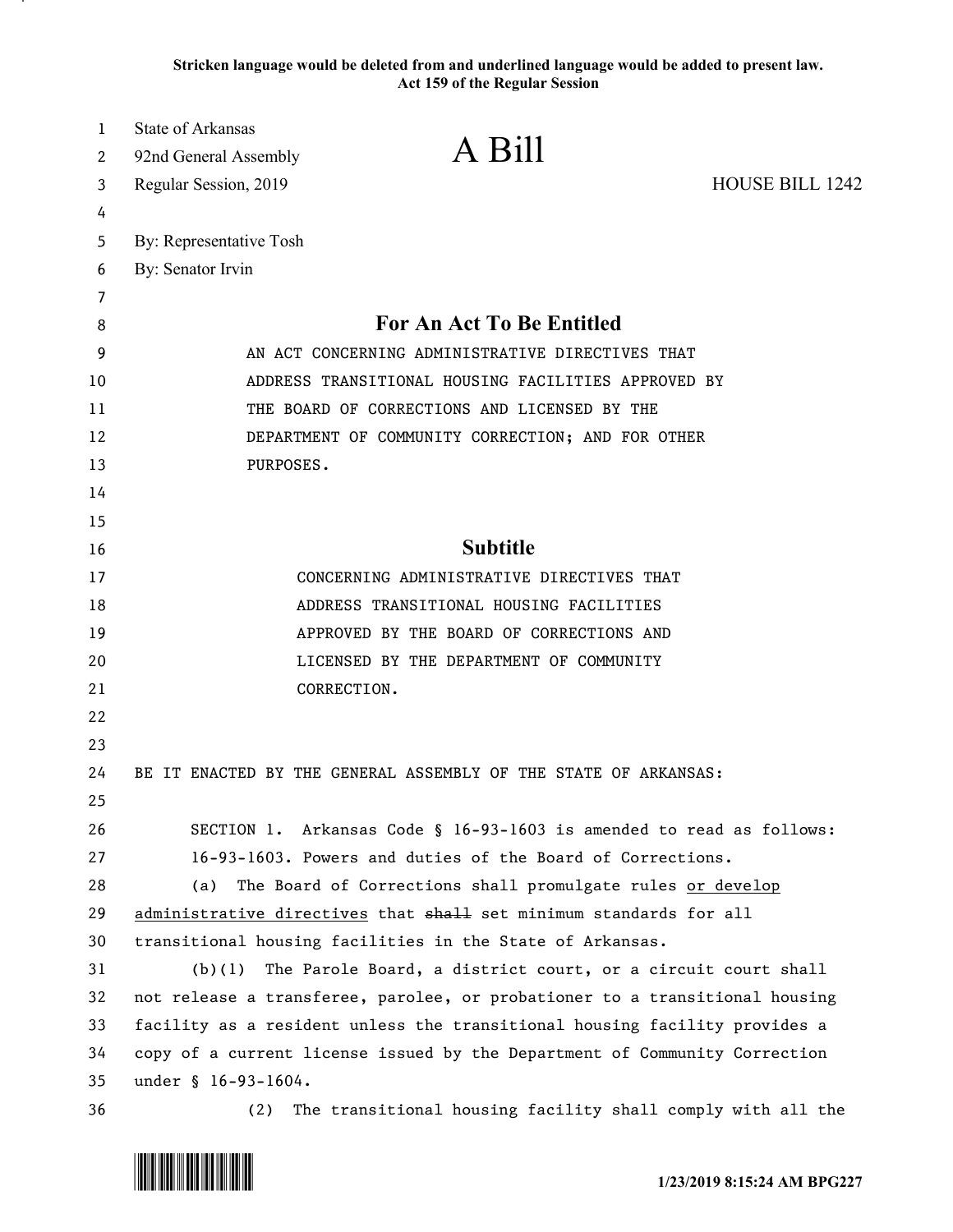standards set by the rules or administrative directives established by the Board of Corrections under subsection (a) of this section. (c) The rules and administrative directives described in subsection (a) of this section shall include at least the following: (1) Compliance with any local health and safety codes, including housing codes, fire codes, plumbing codes, and electrical codes, set by the jurisdiction or jurisdictions in which the transitional housing facility is located; (2) Compliance with any local zoning ordinances; (3) Compliance with any state and federal health and safety codes; (4) Consideration of geographic dispersement of transitional housing facilities; (5) Allowable ratio of transitional housing facility square footage to residents; and (6) Allowable ratio of bathing facilities and restroom facilities to residents.  $(d)$  (1) The rules described in subsection (a) of this section shall be 19 promulgated on or before January 1, 2006. 20 (2) The Board of Corrections may make additions, amendments, changes, or alterations to the rules in accordance with the Arkansas Administrative Procedure Act, § 25-15-201 et seq. (d) Each transitional housing facility shall be licensed by its type. (e) As used in this section, "transitional housing facility" includes a reentry, self-governed, or other type of post-incarceration housing as approved by the Board of Corrections and licensed by the department. SECTION 2. Arkansas Code § 16-93-1604 is amended to read as follows: 16-93-1604. Powers and duties of the Department of Community Correction. (a) The Department of Community Correction shall implement the rules 32 or administrative directives described in  $\S$  16-93-1603 on or before July 1, 2006. (b)(1) The department shall be responsible for the enforcement of the rules and administrative directives established by the Board of Corrections under § 16-93-1603.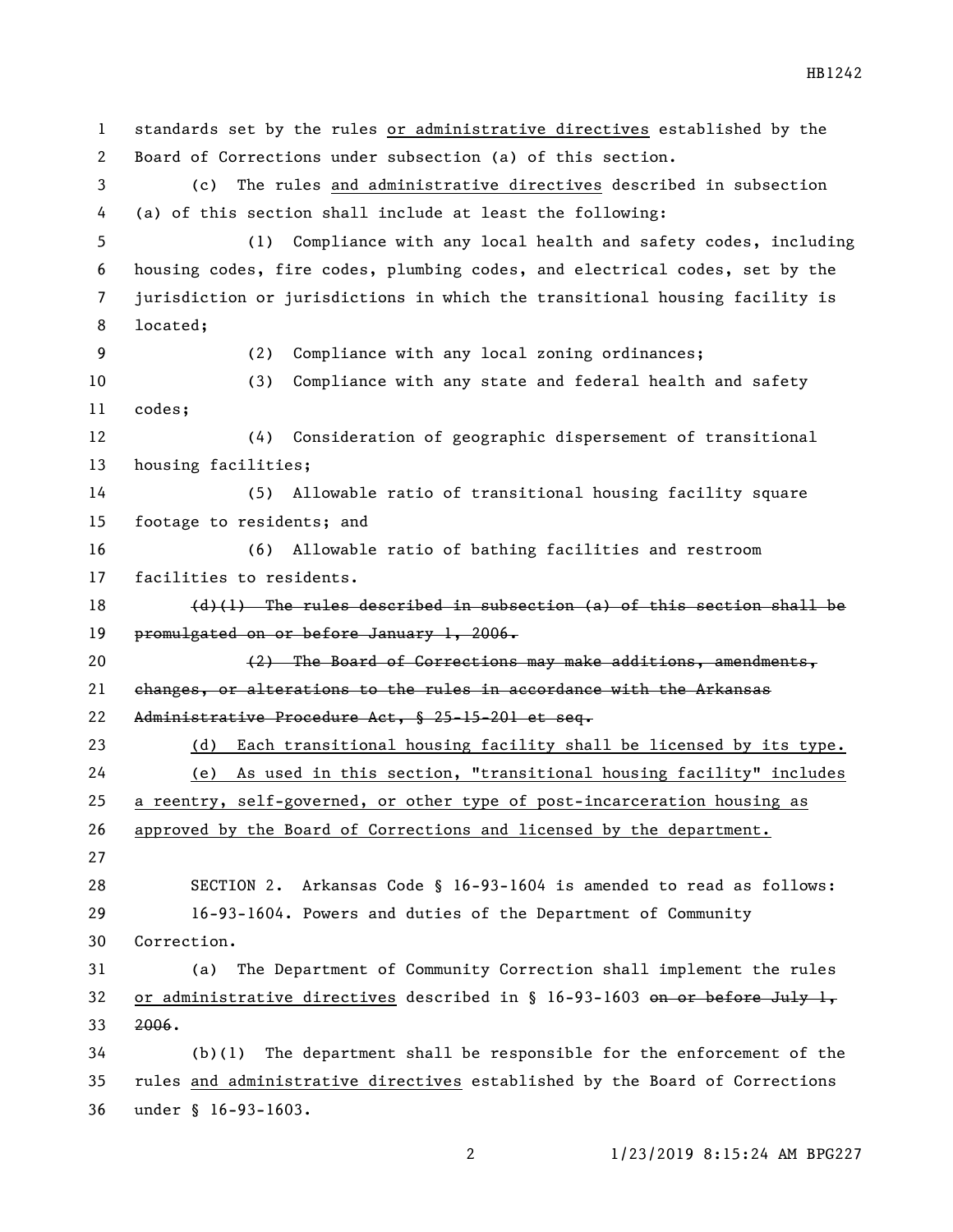(2) The department shall establish all procedures and forms that it deems necessary to implement the rules or administrative directives, and the procedures shall include, but not be limited to, the following: (A) Creating a state-issued Arkansas transitional housing 5 facility <del>license</del> licenses by type for applicant facilities that have met the standards established by the rules and administrative directives of the board; 8 (B) Establishing the process to be followed by an applicant in making application to the department to receive a license to operate an approved transitional housing facility, which shall include a reasonable application fee to be established by the board; (C) Establishing procedures for the department to accept applications for facilities wishing to obtain a license to operate a transitional housing facility and to investigate whether applicants meet the standards established by the rules and administrative directives of the board; (D)(i) Establishing procedures for the department to notify an applicant when its application has been approved or denied. (ii) All denials shall specify in writing the reason for the application's denial; (E) Establishing procedures to investigate complaints that a licensed transitional housing facility is in violation of the standards established by the rules and administrative directives the board; (F) Establishing procedures for the department to suspend or revoke a license when a license holder is no longer in compliance with or violates the rules and administrative directives of the board; and (G) Establishing procedures for the department to impose civil penalties for the operation of a transitional housing facility without a valid license issued by the department. (c) The Director of the Department of Community Correction and the staff of the department shall provide administrative support to the board. SECTION 3. Arkansas Code § 16-93-1605 is amended to read as follows: 16-93-1605. License required. (a) In order to operate a transitional housing facility for criminal offenders who have been transferred, paroled, or placed on probation through